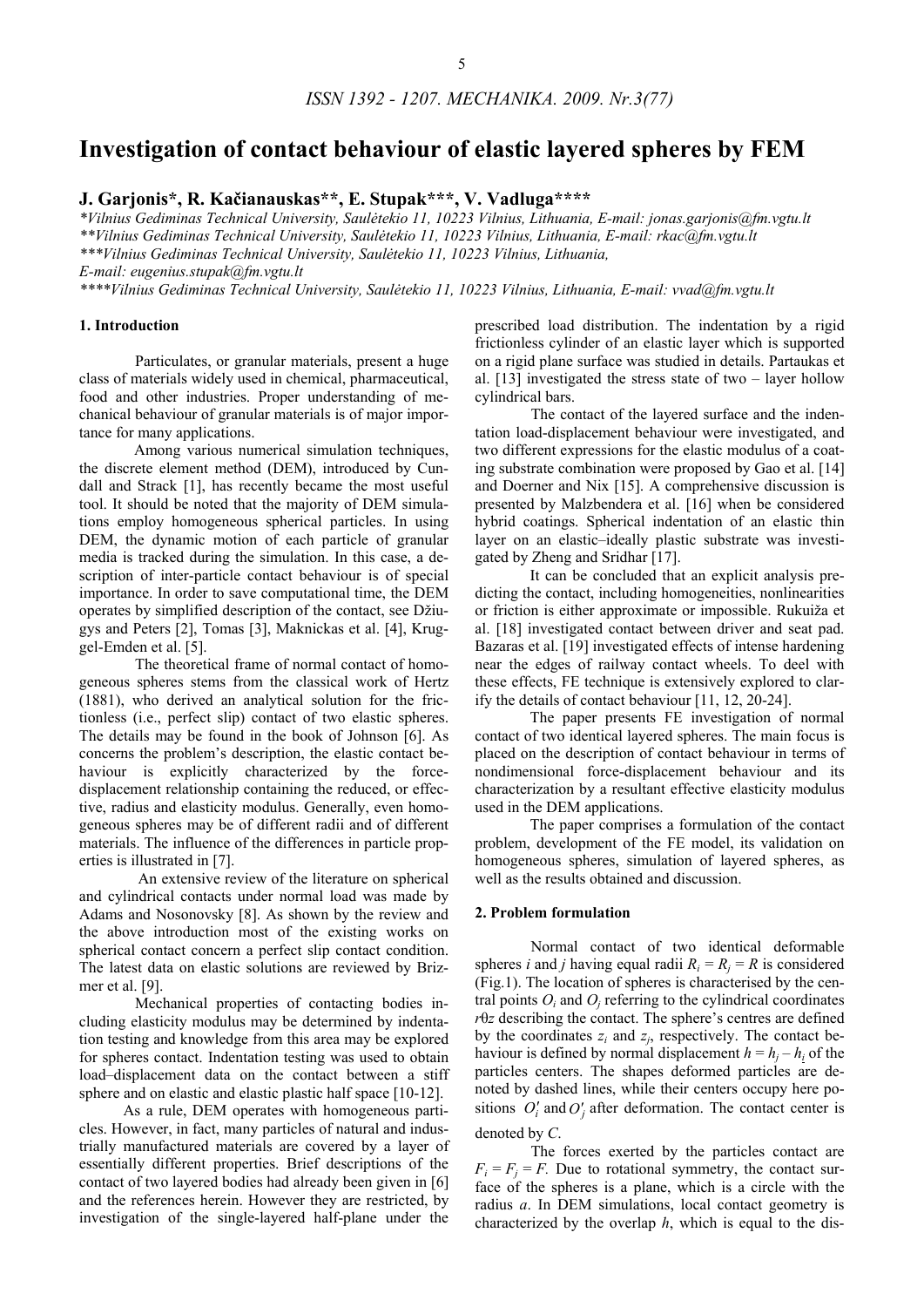placement *u*. Both *h* and *a* are assumed to be much smaller than the sphere's radius *R*.



The geometry of the core domain is defined by the radius  $R_c$ , while the geometry of the layer defined by the thickness  $T = R - R_c$ . It is assumed that the layer's thickness *T* is relatively small compared to the radius of the sphere.

The material of each sphere is assumed to be isotropic and elastic until the first yield is reached. Elasticity properties of the layer and core material are described by the elasticity module  $E_1 = E$  and  $E_2$  and Poisson's ratios  $v_1$ and  $v_2$ , respectively. Each of the spheres consists of a softer core material and a stiffer skin-layer  $(E_1 > E_2)$ . For the sake of simplicity, Poisson's ratio is constant,  $v_1 = v_2 = v$ . For the homogeneous sphere,  $E_1 = E_2 = E$ .

The perfect stick conditions are assumed on the contact area between the spheres. Since the spheres are identical, their contact behaviour within small displacements meets the sliding condition. The layer is bonded to the core.

The loading is imposed by the motion of the central section of the upper sphere and controlled by the displacement *u* which actually means the overlap of the spheres.

## **3. Basic relations**

#### 3.1. Homogeneous spheres

The contact of two isotropic elastic spheres may be described by Hertz theory [6]. Assuming that contact the spheres is time *t* dependent phenomenon we may apply, the nonlinear constitutive relationship during contact described in terms of the load-displacement curve  $F(t)$  –  $h(t)$ . In general, it is defined as

$$
F(t) = \frac{4}{3} E^{eff} \sqrt{R^{eff} h^3(t)}
$$
 (1)

Here, the prescribed displacement is equal to the particle's overlap  $u = h$ . The effective radius of the particles is defined by the relationship:

$$
\frac{1}{R^{eff}} = \frac{1}{R_i} + \frac{1}{R_j} \tag{2}
$$

while the effective elasticity modulus may be described as

$$
\frac{1}{E^{eff}} = \frac{\left(1 - v_i^2\right)}{R_i} + \frac{\left(1 - v_j^2\right)}{R_j} \tag{3}
$$

For two identical homogeneous isotropic elastic spheres  $R^{eff} = R/2$  and  $E^{eff} = E/2(1 - v^2)$ . Here, time *t* plays the role of proportionality factor.

Contact description (1) is reduced to the expression

$$
F(t) = \frac{\sqrt{2}}{3} \frac{E}{(1 - v^2)} \sqrt{Rh^3(t)}
$$
 (4)

Another important parameter is the radius of contact area *a*(*t*)

$$
a(t) = \sqrt{Rh(t)}
$$
 (5)

According to Hertz the radial distribution  $r \leq a(t)$ of the contact pressure is parabolic

$$
p(r,t) = p_c(t) \sqrt{1 - \left(\frac{r}{a(t)}\right)^2} \tag{6}
$$

where *r* is a radial distance measured from the center of the contact area  $C$ , while  $p_c$  is the maximum contact pressure in the center of the contact. It is defined as

$$
p_c(t) = \frac{3F(t)}{2\pi a^2(t)}\tag{7}
$$

By considering (4) and (5) it may be expressed in terms of displacement as follows

$$
p_c(t) = \frac{E}{\sqrt{2\pi (1 - v^2)}} \sqrt{\frac{h(t)}{R}}
$$
 (8)

The above relations (1 - 8) will be used for evaluating the layered spheres.

#### 3.2. Layered spheres

The description of layered spheres is made using a more suitable nondimensional approach applied to the traditional indentation problem [12, 17]. In this case, contact geometry is attached to the sphere's radius *R*. Moreover, instead of the controlling force, the displacementdriven approach is employed.

The main point of the description of the layered sphere is the extended concept of the effective elasticity modulus  $E^{eff}$ . For the layered sphere the effective modulus is defined with respect to the skin layer *E* as follows

$$
E^{eff} = E\overline{E}
$$
 (9)

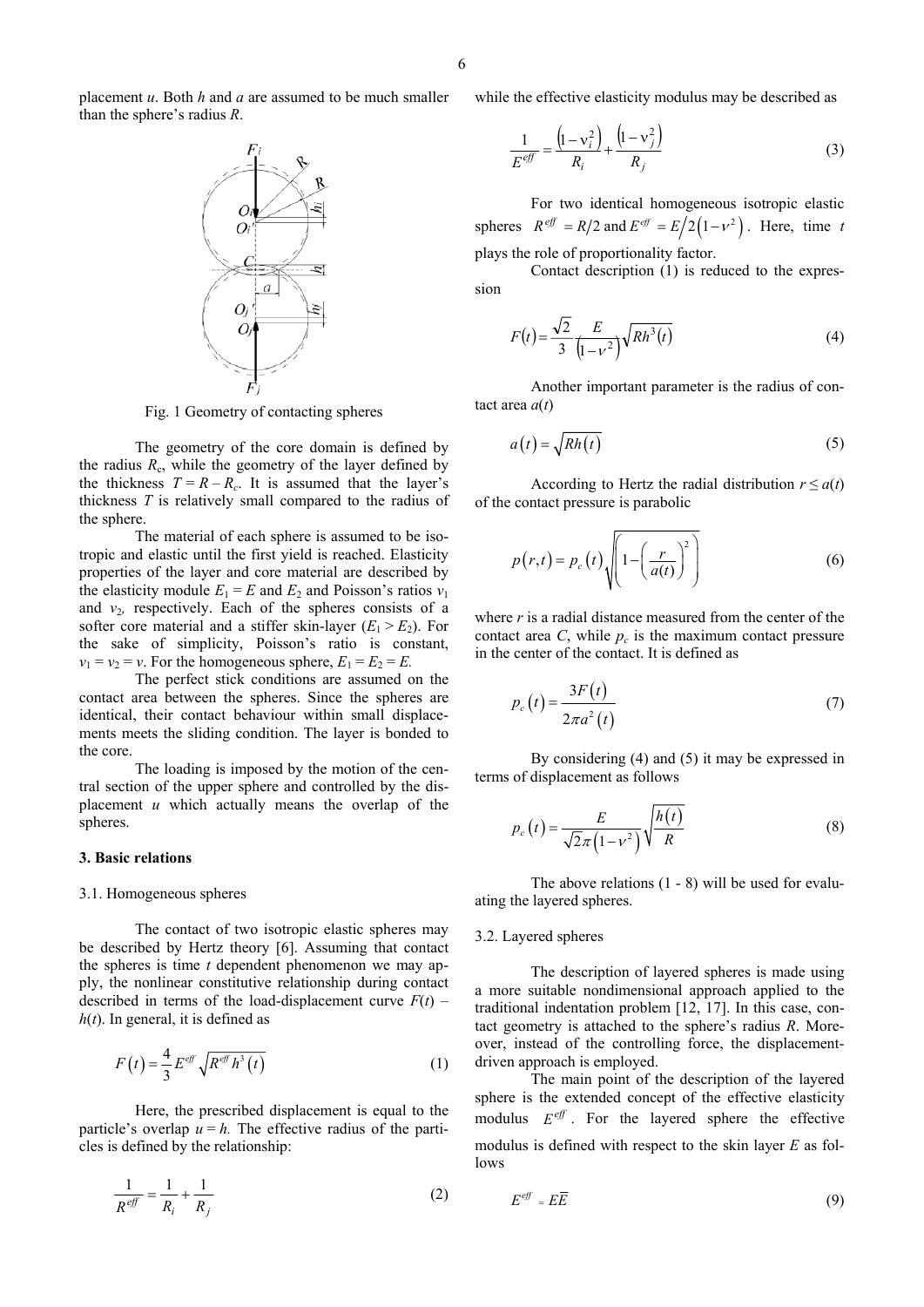where  $\overline{E}$  is a dimensionless effective elasticity modulus. For the homogeneous sphere  $\overline{E} = 1$ .

Taking into account definition (9) and introducing the dimensionless load we get

$$
\overline{F}(t) = \frac{3(1 - v^2)}{\sqrt{2}} \frac{F(t)}{ER^2}
$$
 (10)

The displacements

$$
\overline{h}(t) = h(t)/R
$$
 (11)

While the contact law (4) may be expressed as

$$
\overline{F}(t) = \overline{E}\sqrt{\overline{h}^3(t)}\tag{12}
$$

It could be proved that the expression (12) comprises a definition of the dimensionless contact load applied to indentation of the half-space, see [17].

Other parameters such as radius of the contact area, maximum pressure, etc., may be expressed in the same manner.

The radius of the circular contact area (5) regarding the definition (11) may be also presented in the dimensionless form as follows:

$$
\overline{a}(t) = \sqrt{\overline{h}(t)}\tag{13}
$$

Finally, the maximum pressure (8) is defined in the dimensionless form as

$$
\overline{p}_c(t) = \overline{E}_t \sqrt{\overline{h}(t)}
$$
\n(14)

where

$$
\overline{p}_c(t) = \frac{\sqrt{2}\pi \left(1 - v^2\right)}{E} p_c(t)
$$
\n(15)

In summary, contact properties are defined by the dimensionless constant effective elasticity modulus of the sphere  $\overline{E} = \overline{E} (E_2 / E_1, T / R) = \overline{E_1} (\overline{E_2}, \overline{T})$ . Depending on the relation of the elasticity modulus of the sphere's components  $E_1$  and  $E_2$  and the relative layer thickness  $\overline{T}$ .

# **4. Computational FE approach and validation of the model**

Computational approach addresses FE analysis of two contacting spheres. Since the problem is rotationally symmetric with respect to *OZ* axis, it is sufficient to consider only a half of the hemisphere's sections as shown in Fig. 2. The boundary conditions consist of rigid wall constraints in the vertical and radial directions on the bottom of the lower sphere and in the radial direction on the axis of symmetry for both spheres. The surface of the sphere is free elsewhere except for tractions imposed by the contacting region.

Static loading is imposed by the motion of the

central section of the upper sphere and controlled by the displacement which actually means the overlap of the spheres *h*. Generally, the main assumptions of the Hertz theory related to linear elasticity and perfect sticking are invoked in the simulations.

In order to reflect the geometry of the layer, the segmented subdivision of the solution domain (Fig. 3, a) was suggested for tackling the above problem and a hierarchical parametric model was developed for segmentation. Because of symmetry only one sphere is shown. The developed model was implemented into ANSYS [25, 26] environment while standard utilities were also explored to ensure the adaptive interface between segments.

Radial segments *Z*1 (defined between the radii *R* and *R*1), *Z*2 (defined between the radii *R*1 and *R*2) and *Z*3 (defined when radius is less then *R*2) match the spherical arch geometry. In particular  $R1 = R<sub>c</sub>$ . The region of the highest stress gradients contains denser segmentation.

The structured FE mesh scheme with the controlled mesh density is applied within each of the segments. Two-dimensional hemisphere domain is described by the second order triangle elements. The finest mesh is generated in the contact region *Z*1.1, where the characteristic element size  $\overline{S}_E$  presents a fraction of the thickness *T* of the first layer. The hierarchical strategy assumes the increase of the characteristic element size in the neighbouring segments by a factor of 2. The specified hierarchy of spheres segments is defined as follows: *Z*1.1, (*Z*1.2 and *Z*2.1), (*Z*1.3, *Z*2.2 and *Z*3.1), (*Z*2.3 and *Z*3.2 and *Z*3.3).

Firstly, the homogenous sphere with the radius  $R = 1$  was considered. The radial segmentation was made by prescribing the radii  $R1 = 0.998R$  and  $R2 = 0.90R$ .

Three FE models of different mesh density were



Fig. 2 A schematic model of numerical analysis



Fig. 3 Discretisation concept: a) segmentation of the sphere, b) finite element mesh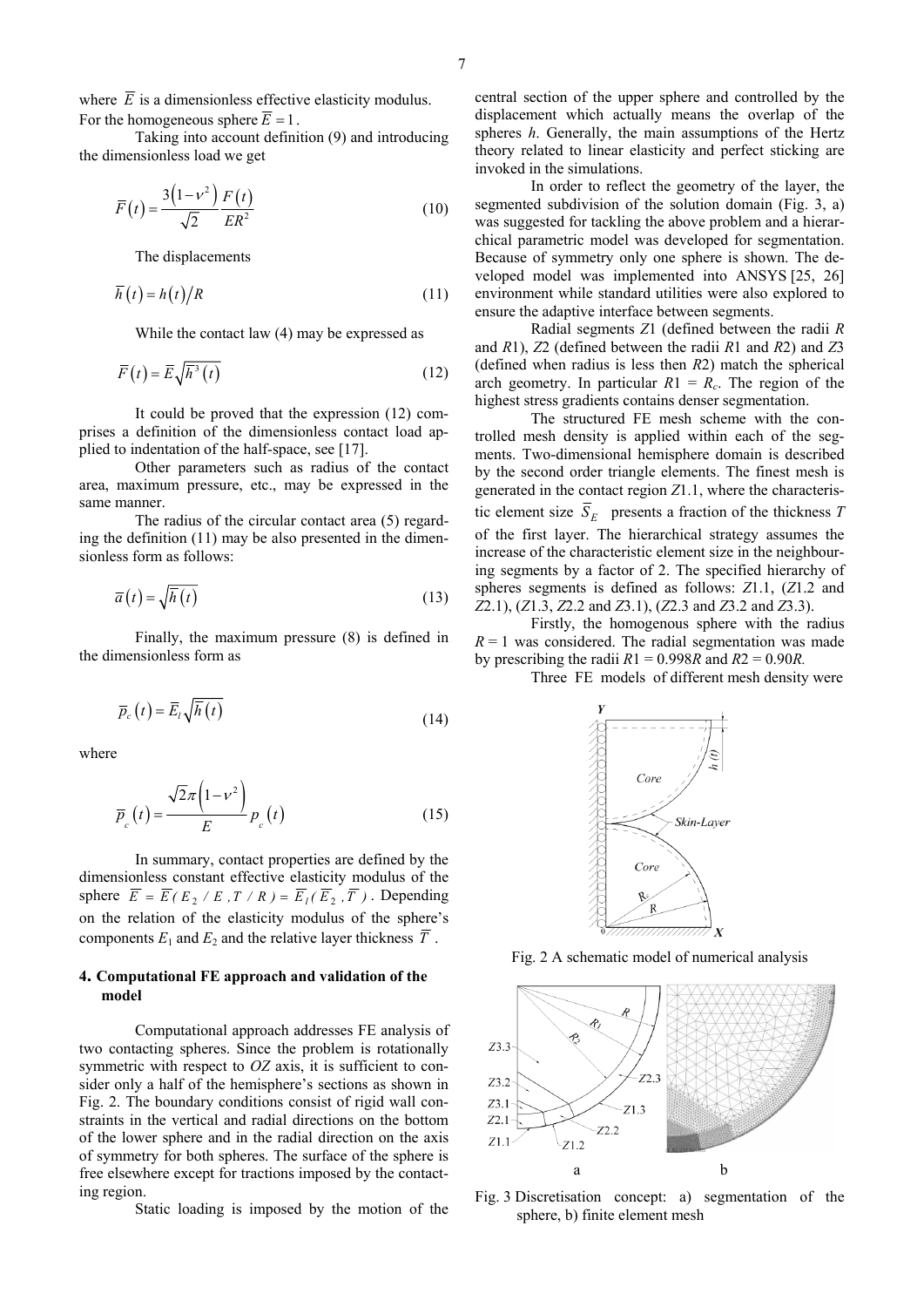8

generated to validate the suitability of FE discretisation. The third mesh is shown in Fig. 3, b.

The performance of the models considered was quantitatively investigated. The numerical tests were conducted by assuming Poisson's ratio *ν* = 0.3. The loading history  $u(t)$  is restricted to the maximum displacement value  $u = 0.001R$ .

Generally speaking, not only the mesh size, but also several other factors, such as the size of load increment, definition of initial contact radius or solution algorithm contribute to simulation results. Thorough examination of the data obtained, has shown that an algorithm with 50 loading steps exhibited sufficient accuracy.

A comparison of the numerical results obtained for different meshes with the analytical Hertz solution is given in Table. Here, each mesh is qualitatively characterized by a number of nodes and the characteristic relative element size  $\overline{S}_E$ , while the results are presented by the relative contact force  $\overline{F}$ , relative contact radius  $\overline{a}$  and relative maximal pressure  $\bar{p}_c$ . Relative numerical errors  $\Delta \overline{F}$ ,  $\Delta \overline{a}$  and  $\Delta \overline{p}$  accumulate the entire loading history, presenting average differences between the numerical results and theoretical solutions (12), (13) and (14), respectively.

Comparison of meshes

| Mesh                                       |        | 2       | 3       | Hertz  |
|--------------------------------------------|--------|---------|---------|--------|
| Nodes                                      | 37364  | 102652  | 877416  |        |
| $\overline{S}_E$                           | 0.002  | 0.001   | 0.0005  |        |
| $\overline{F}$                             | 0.9988 | 1.0010  | 1.0063  |        |
| $\varDelta\!bar{F}$ , %                    | 0.12   | $-0.10$ | $-0.63$ |        |
|                                            | 0.0219 |         |         |        |
| $\bar{a}$                                  |        | 0.02214 | 0.02231 | 0.0224 |
| $\Delta \overline{a}$ %                    | 1.93%  | 1.19%   | 0.41%   |        |
| $\overline{p}_c$                           | 0.9826 | 0.9876  | 0.9981  |        |
| $\varDelta\overline{p}_c$<br>$\frac{0}{0}$ | 1.74   | 1.24    | 0.19    |        |

The data obtained show that global parameter, contact force  $F$  is relatively insensible to mesh refinement. Matching of the numerically obtained local contact parameters such as contact radius and maximal contact pressure, is not perfect. The numerical error is much more dependent on local refinement. It may be influenced by the discretely changing contact surface.

Comparison of analytically according to (15) obtained contact pressure with numerical results is given in Fig. 4. Here radial variations of contact pressure profiles  $\overline{p}_c(r)$  under various loading magnitudes defined by displacement *h*\* are given. They illustrate good agreement of the numerical results.

We may conclude, that the above-developed FE generation strategy seems to be also suitable for describing the layered particle. The density of the third mesh with the characteristic element size  $\overline{S}_E = 0.002$  was expected to be satisfactory.



Fig. 4 Normalized radial profiles of contact pressure under various loadings

#### **5. FE investigation of the layered sphere's contact**

A series of numerical experiments with a relatively small constant overlap up to  $h = 0.001R$  were conducted to examine normal contact behaviour of the layered isotropic elastic spherical particles. Three cases of the core material having a reduced elasticity modulus defined by fraction factors  $E_2/E_1 = 0.5$ ,  $E_2/E_1 = 0.2$  and  $E_2/E_1 = 0.1$ were considered. The constant Poisson's ratio *ν* = 0.3 is used in computations.

Following the assumption of small overlap, a relatively thin skin-layer was considered. Based on the above motivation, the layer with three thicknesses  $T = 0.005R$ ,  $T = 0.010R$  and  $T = 0.020R$  are investigated numerically.

The comparison of the numerically obtained force-displacement curves is presented in Fig. 5. New FE meshes were generated for solving the problem with larger thickness. All curves are transformed into a dimensionless form according to (12).

Graphs plotted in Fig. 5, a - c illustrate the influence of elasticity modulus of core substrate on the contact behaviour. Each of the figures contains three graphs obtained numerically for the three different thicknesses of the layer and denoted by NH. In addition, two enveloping curves obtained explicitly by (12) for homogeneous spheres with two different elasticity modulii  $E_1$  and  $E_2$  and denoted by HM are depicted for the sake of comparison.

Contact behaviour of the multilayered spheres is characterized by the dimensionless effective elasticity modulus  $\overline{E}$  according to definition (9). By applying simulation results, resultant value of  $\overline{E}$  is obtained from the dimensionless Hertz model (12).

It reads

$$
\overline{E}(t) = \frac{\overline{F}(t)}{\sqrt{\overline{h}^3}(t)}
$$
\n(16)

Calculation results are presented in Fig. 6. Their location and structure correspond to graphs given in Fig. 5. It is obvious that  $\overline{E}$  is not constant, decreasing during the deformation history.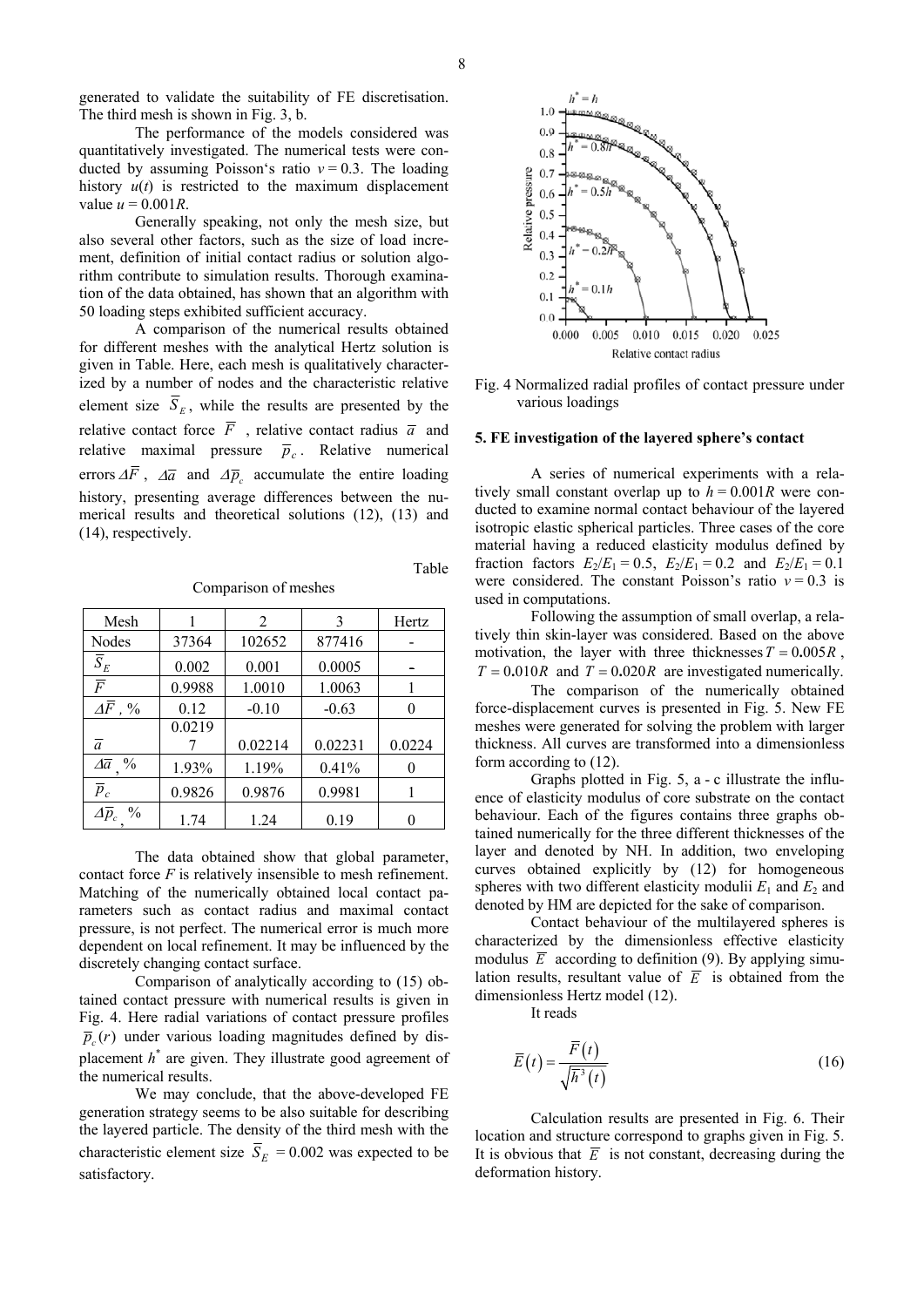



Fig. 5 Comparison of the force-displacement relationship during contact with various elasticity modulus of core substrate for multilayered spheres: a)  $E_2/E_1 = 0.5$ , b)  $E_2/E_1 = 0.2$ , c)  $E_2/E_1 = 0.1$ 

Fig. 6 Comparison of the effective elasticity modulus with various elasticity modulus of core substrate for multilayered spheres: a)  $E_2/E_1 = 0.5$ ; b)  $E_2/E_1 = 0.2$ ; c)  $E_2/E_1 = 0.1$ 

9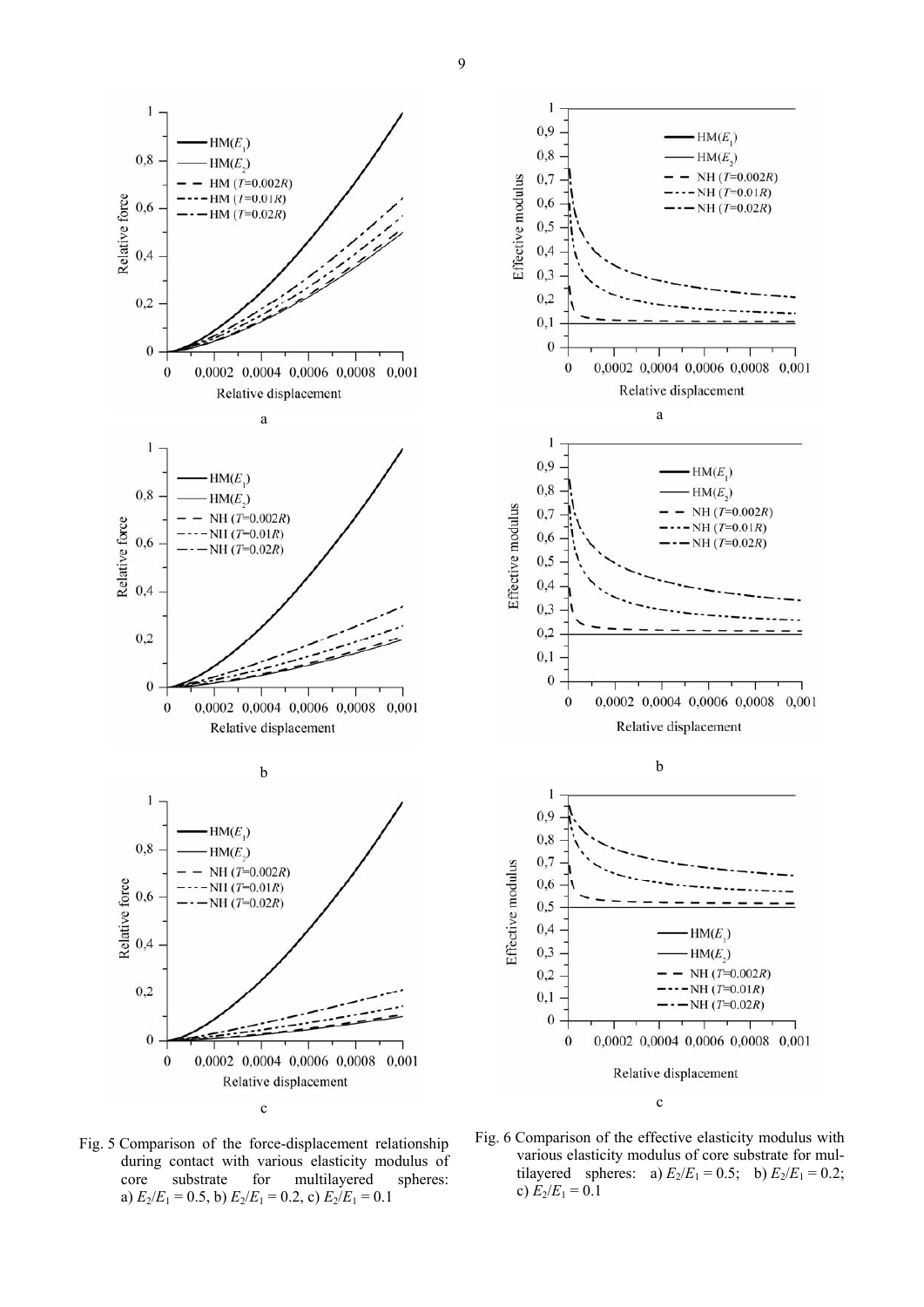A difference in homogeneous and layered sphere is shown in Fig. 7 where distribution of von Mises stresses is exhibited. It is obvious that layer undertakes higher stresses occurring in the small zone in front of moving contact reducing stresses in the substrate.



Fig. 7 Distribution of the von Mises stress: a) homogeneous sphere, b) layered spheres

Simulation results are summarised in Fig. 8. Here,  $\overline{E}$  is plotted as a function of relative thickness. Numerically obtained results are indicated by markers. Linear variation defined by interpolation of boundary values is assumed for the sake of simplicity. The properties of  $\overline{E}$ for each of the core substrate are presented by the families *1*, *2* and *3* of the lines. Each of the lines corresponds to particular values of overlap *h*(*t*) as shown in agenda. Different line styles indicate different displacement.

Generally, the behaviour of contacting layered spheres is similar to indentation of half space [12-16]. For thin layers when  $T \rightarrow 0$  is approaching zero, the effective modulus  $\overline{E} \rightarrow E$ , /  $E_1$  approaches the value of the core substrate [16].



Fig. 8 Variation of the effective elasticity modulus against relative thickness for different displacement values:  $\lambda = -1$   $h = 0.0002R$ ;  $\lambda = 0.0005R$ ;  $-$ *h* = 0.001*R* 

As used in indention theory, the results of elasticity modulus may be attributed to the layer's thickness. We restrict ourselves to maximum thickness  $T = 0.02R$ . It is obvious that the effective elasticity modulus  $\overline{E}$  depends on the relative displacement h. The above variations for different layer properties are  $E_2/E_1$  given in Fig. 9.





In summary, the variations of the effective elasticity modulus for normal contact may be presented as

$$
\overline{E}\left(\overline{E}_2, \overline{T}\right) = \overline{E}_2 + \Delta E\left(\overline{h}\right) \overline{T} \tag{17}
$$

The expression indicates that sphere stiffness is predefined by the properties of the core substrate stiffened by a layer. The second term presents the stiffened term of contact depending on the layer's thickness. Here, a new parameter  $\Delta E$  appeared. It stands for the layer's thickness gradient of the elasticity modulus. The expression (17) for elasticity modulus is similar to that suggested by Gao et al. [13] for indentation of layered solids. Generally, it could be suitable for DEM simulations, but a fixed value of  $\Delta E(\overline{h})$  would be preferable. It can be easily achieved by assuming a fixed overlap value.

Variation of  $\Delta E$  with the relative overlap  $\overline{h}$  was extracted from the numerical curves shown in Fig. 9. Because of numerical difficulties at small displacements [12], curves are fitted in the range of  $0.0002 \le \overline{h} \le 0.001$ . It was found that  $\Delta E(\overline{h})$  is of asymptotic exponential character.

The results are practically independent on the stiffness of substrate, therefore, only the data obtained for different layer properties are presented in Fig. 10.

Generalised empirical relationship after fitting was expressed explicitly

$$
\Delta E(\overline{h}) = C\left(1 - k \ln(\overline{h})\right) \tag{18}
$$

Actually, the most interesting issue is to eliminate the influence of the overlap, therefore, fixed values may be extracted from (18) or numerical calculations.

In Eq. (18) constants *C* and *k* are as follows for  $E_2/E_1 = 0.5$  gradient values  $C = -0.074$ ,  $k = 0.115$ , for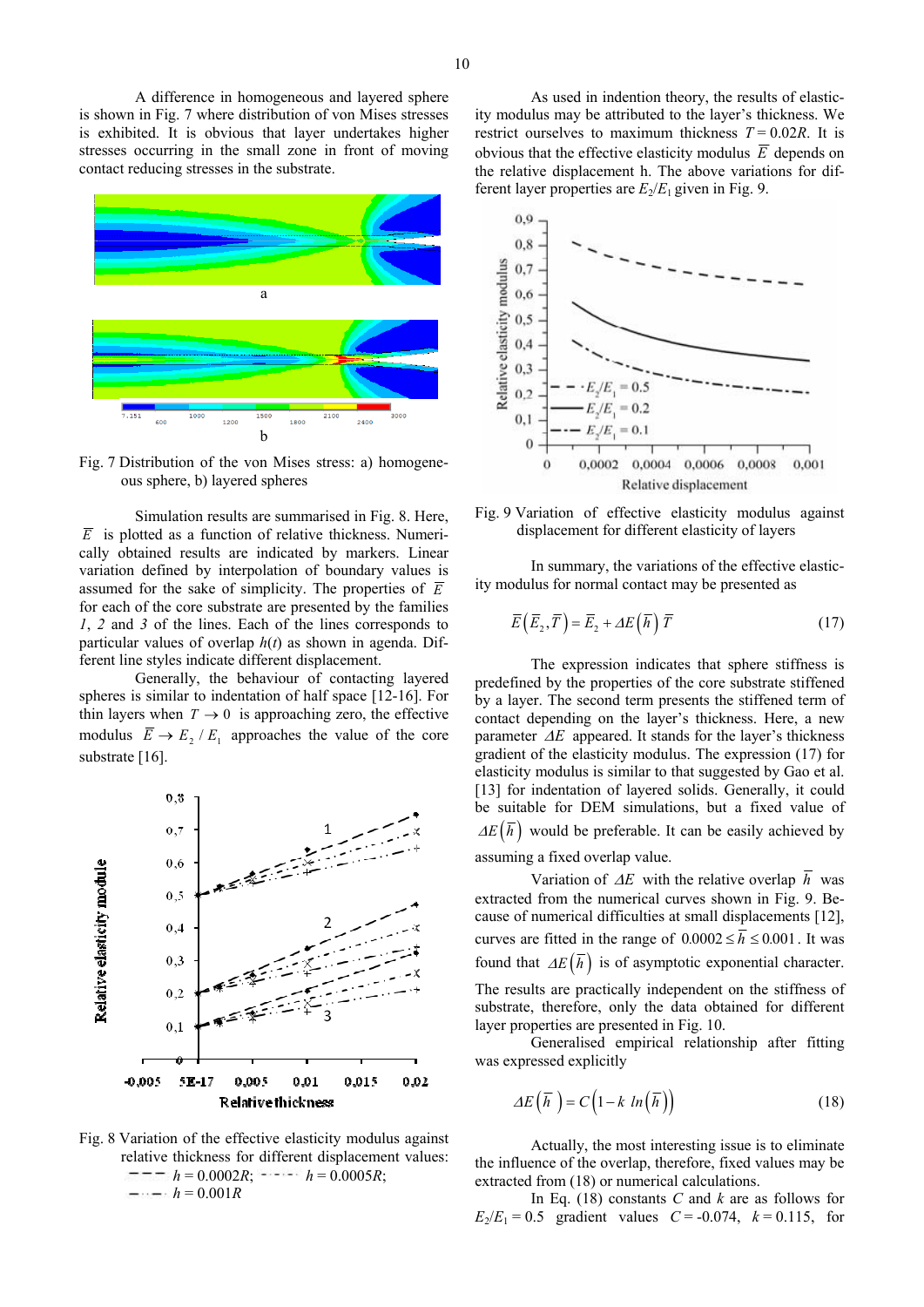

Fig. 10 Variation of elasticity gradient against the displacement

 $E_2/E_1 = 0.2$  gradient values  $C = -0.131$ ,  $k = 0.321$  and for  $E_2/E_1 = 0.1$  gradient values  $C = -0.137$ ,  $k = 0.431$  obtained.

Following the recommendations given by Johnson [6] and valid for layered solids, we are concerned with the situation in which layer thickness *T* is comparable with or less than two maximal contact radii.

#### **7. Conclusions**

Normal contact of layered spheres was considered numerically by FEM. The investigation was limited to a relatively thin layer varying up to 0.02*R* in the range of a small overlap up to 0.1*T* of the layer thickness. Based on the results obtained, the following conclusions were drawn:

1. The problem-oriented segmental structured FE mesh was suggested for simulations, while mesh quality was checked against the analytical Hertz solution for homogeneous spheres. It was observed that the global forcedisplacement relationship was less sensitive to discretisation mesh compared to variation of contact pressure.

2. It was found that the resultant effective contact elasticity modulus was predefined by elasticity modulus of the core substrate and increased linearly with the increase of skin-layer thickness.

3. The thickness stiffening parameter exhibits asymptotic approaching the substrate properties with the increased of the overlap size.

4. The obtained results are presented in a nondimensional form with respect to particle radius and elasticity modulus of the layer which is suitable for DEM simulations, but further research is still required for the extended range of particle's and inter-action parameters.

## **References**

- 1. **Cundall, PA., Strack, O.,D.,L.** A discrete numerical model for granular assemblies. –Geotechnique, 1979, 29(1), p.47-75.
- 2. **Džiugys, B., Peters, J.** An approach to simulate the motion of spherical and non-spherical fuel particles in combustion chambers. -Granular Material, 2001, 3(4), p.231-277.
- 3. **Tomas, J.** Fundamentals of cohesive powder consolidation and flow. -Granular Matter., 2004, 7, p.75-87.
- 4. **Maknickas, A., Kačianiauskas, A., Kačianauskas, R., Balevičius, R., Džiugys, A.** DEM software for simulation of granular media. -Informatica, 2006, 17(2), p.207-24.
- 5. **Kruggel-Emden, H., Simsek, E., Rickelt, S., Wirtz, S., Scherer, V.** Review and extension of normal force models for the discrete element method. -Powder Technology, 2007, 171(3), p.157-173.
- 6. **Johnson, K.L.** Contact Mechanics. -Cambridge University Press. -Cambridge. MA, 1985. -472p.
- 7. **Jasevičius, R., Kačianauskas, R.** Modeling deformable boundary by spherical particle for normal contact. -Mechanika. -Kaunas: Technologija, Nr.6(68), 2007, p.5-13.
- 8. **Adams, G.G., Nosonovsky, M.** Contact modelingforces. -Trib. Int., 2000, 33, p.431-442.
- 9. **Brizmer, V., Kligerman, Y., Etsion, I.** The effect of contact conditions and material properties on the elasticity terminus of a spherical contact. –Int. J. of Solids and Structures., 2007, 43, p.5737-5749
- 10. **Mesarovic, D., J., Fleck, N., A.,** Spherical indentation of elastic–plastic solids. -Proceedings of the Royal Society of London, 1999, 455, p.2707-2728.
- 11. **Hernot, X., Bartier, O., Bekouche, Y., El Abdi, R., Mauvoisin**, **G.** Influence of penetration depth and mechanical properties on contact radius determination for spherical indentation. -Int. J. of Solids and Structures, 2006, 43, p.4136-4153.
- 12. **Kucharski, S., Mroz, Z.,** Identification of yield stress and plastic hardening parameters from a spherical indentation test. -Int. J. of Mechanical Sciences. 2007, 318, p.1238-1250.
- 13. **Partaukas, N., Bareišis, J.** The stress state in two layer hollow cylindrical bars. -Mechanika. -Kaunas: Technologija, 2009, Nr.1(75), p.5-12.
- 14. **Gao, H., Chiu, C. H., Lee, J.** Elastic contact versus indentation modeling of multi-layered materials. -Int. J. of Solids and Structures, 1992, 29, p.2471.
- 15. **Doerner, M. F., Nix, W. D.** A method for interpreting the data from depth- sensing indentation instruments. - J. Mater. Res., 1986, 1, p.601-609.
- 16. **Malzbendera J., de Witha, G., den Toonder, J.M.J.** Elastic modulus, indentation pressure and fracture toughness of hybrid coatings on glass. -Thin Solid Films, 2000, 366, p.139-149.
- 17. **Zheng, Z.W., Sridhar, I.** Spherical indentation of an elastic thin film on an elastic-ideally plastic substrate. -Materials Science and Engineering, 2006, 423, p.64- 69.
- 18. **Rukuiža, E., Eidukynas, V., Dulevičius, J.** The influence of seat pad stiffnes and damping on the intervertebral forces in the junction of thoracic and lumbar spinal curves. -Mechanika. -Kaunas: Technologija, 2008, Nr.6(74), p.52-55.
- 19. **Bazaras, Z., Sapragonas, J., Vasauskas, V.** Evaluation of the strength anisotropy for railway wheels. -Journal of Vibroengineering, 2008, 10(3), p.316-324.
- 20. **Vasauskas V.S., Eidukynas V.** Shape factor in indentation plasticity of brittle materials. -Mechnika. -Kaunas: Technologija, 2000, Nr.24(4), p.15-22.
- 21. **Zhang, X., Vu-Quoc, L.** Modeling the dependence of the coefficient of resolution on the impact velocity in elasto-plastic collisions. -Int. J. of Impact Engineering, 2002, 27, p.317-341.